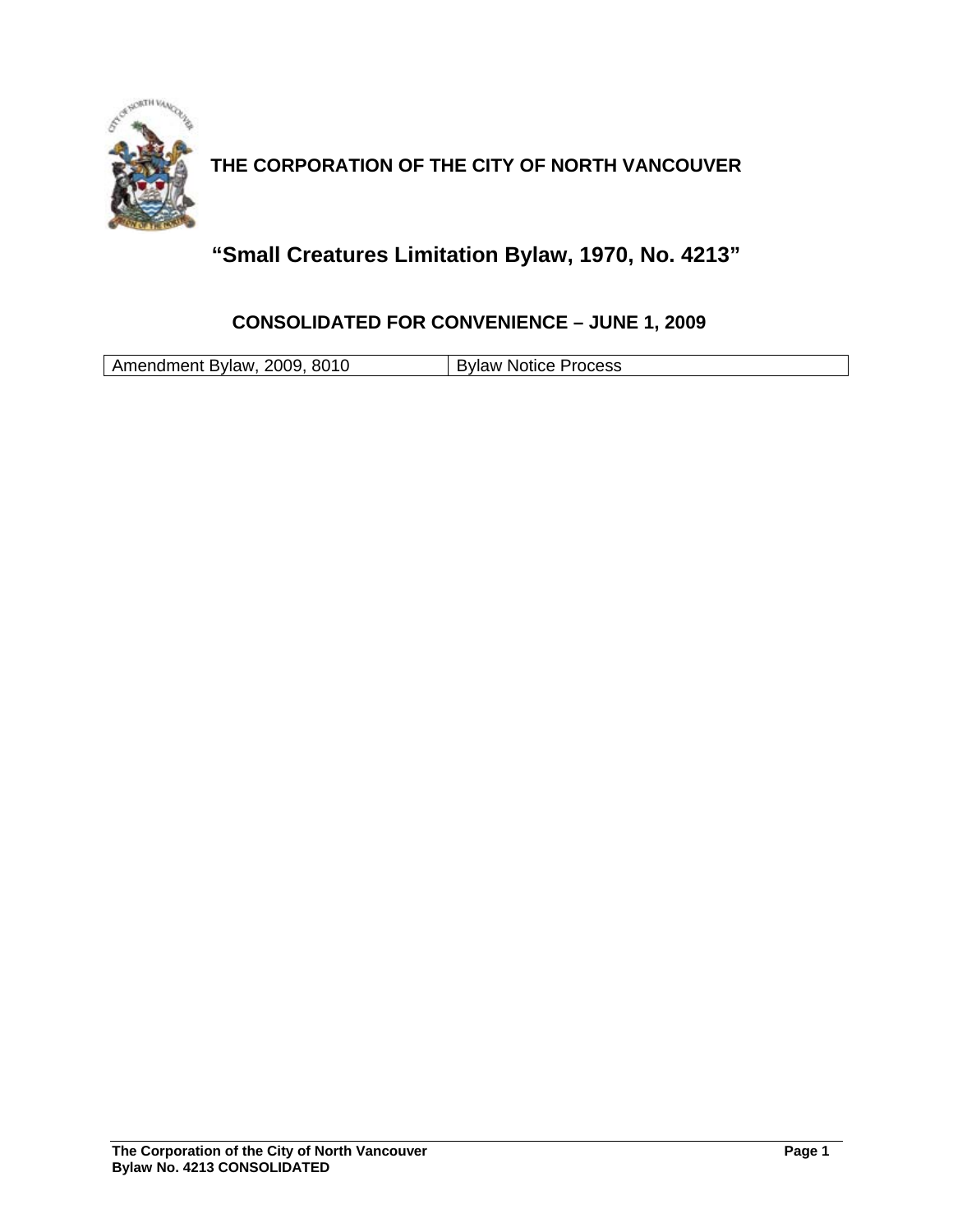## **THE CORPORATION OF THE CITY OF NORTH VANCOUVER**

#### **BYLAW NO. 4213**

#### **A Bylaw to limit the keeping of small creatures.**

The Council of The Corporation of the City of North Vancouver, in open meeting assembled, enacts as follows:

- 1. No person shall keep, harbour or permit to remain upon any premises within the Municipality of the City of North Vancouver which are held by such person as owner, tenant, occupier or which are used by such person, small creatures greater in number than six in aggregate of the following:
	- **Hamsters** Guinea pigs Tame mice Chinchillas Cats Rabbits, and Other small animals.
- 2. Every person who violates a provision of this Bylaw, or consents, allows or permits an act or thing to be done in violation of a provision of this Bylaw, or who neglects to or refrains from doing anything required to be done by a provision of this Bylaw, is guilty of an offence and is liable to the penalties imposed under this Bylaw or any other applicable Bylaw of the City, and is guilty of a separate offence each day that a violation continues to exist.

Any person who contravenes any of the provisions of the Bylaw commits an offence punishable upon summary conviction and is liable to a fine of not more than \$10,000.00 or to imprisonment for not more than six months or to both. Each day that an offence continues shall constitute a separate offence.

Pursuant to Section 264 of the Community Charter, S.B.C. 2003 Chapter 26, any person designated as a Bylaw Enforcement Officer pursuant to the Bylaw Notice Enforcement Bylaw, 2005, No. 7675 or is named as the enforcement officer pursuant to the Ticket Information Utilization Bylaw, 1992, No. 6300 is hereby authorized and empowered to enforce the provisions of this Bylaw by Bylaw Notice or Municipal Ticket Information or as otherwise provided by this or any other Bylaw.

3. This Bylaw may be known and cited for all purposes as **"Small Creatures Limitation Bylaw, 1970, No. 4213".**